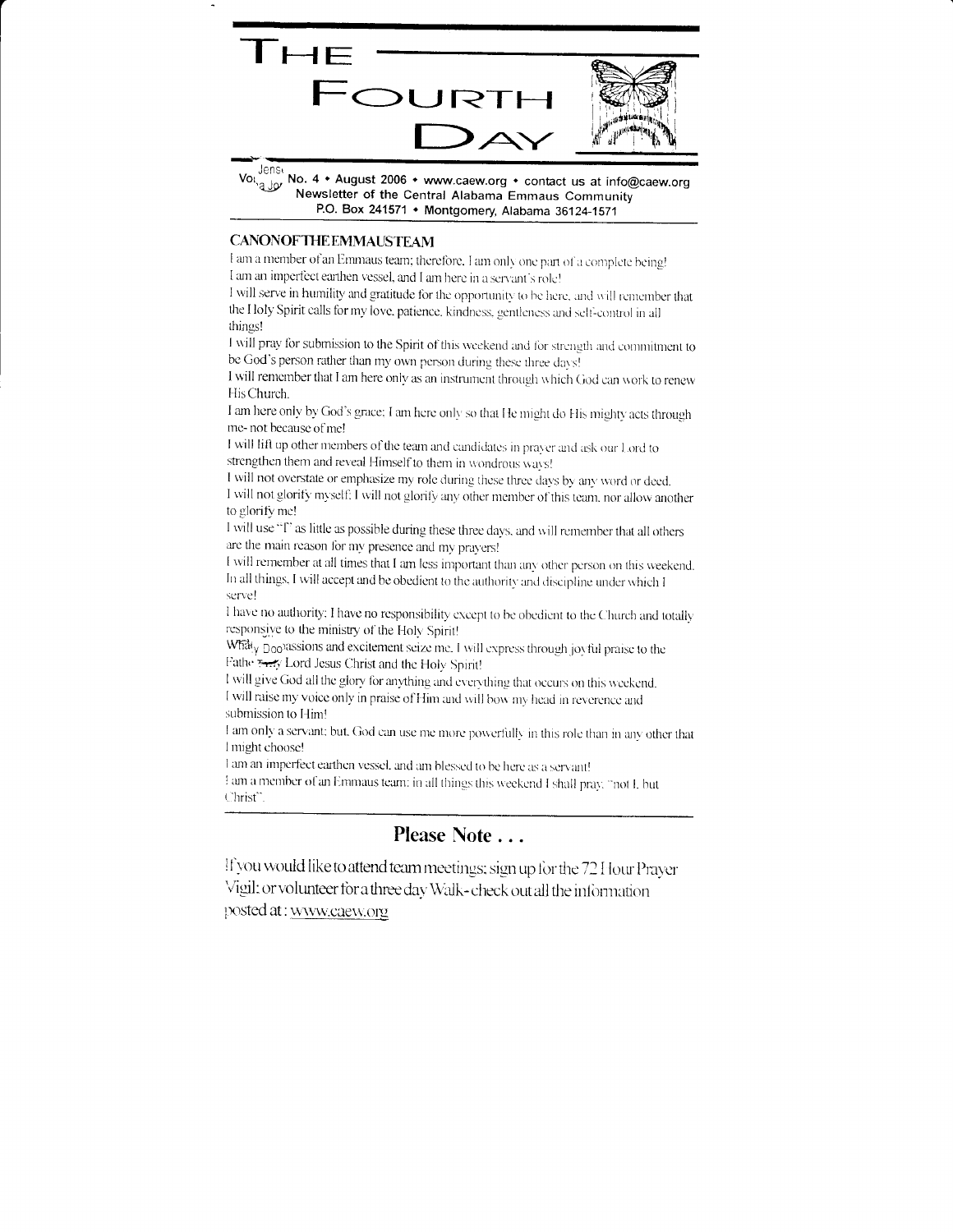### Walk #91 Scripture Verse

"Trust in the LORD with all your heart and lean not on your own understanding: in all your ways acknowledge Him, and He will direct your paths."

Proverbs 3:5-6

# Candidates for Men's Walk #91

#### **Invited Pilgrims** Church

#### Sponsor

Tommie Agee Seong Ahn Andy Alsobrook Michael Barnes **Tutt Barrett** Marc Baugh Tony Butts Charley Casey James Clemens Brandon Cook Michael Crouch Ed Crum Jeff Dve Rev. Jim Dykes Bob EmbryD Jeff Fairley John Fancher Roy Godbee Chip Grouby David Hand Les Henderson Wayne Huey Alan Long Philip Minor Mike Morrison John Norris James Patterson Bob Reed Carl Reed Richard Seibel Tim Senn Tommy Spraggins Gary Swanson Robert Taylor Robert Turner Frank Vickery Jon Waggoner Morris Ware David Watson Anay WhiteS **Bob White** Tim Wood

Greater Peace Baptist Frazer Memorial UMC Trinity UMC, Opelika Auburn UMC Trinity UMC, Opelika Parkway, Auburn Selma Church of God Carlowville Baptist Auburn Church of Christ Lanett Church of Christ Sardis Baptist Auburn UMC Bay Pine Baptist Beulah Baptist, Valley adeville FUMC Pine Flat Baptist St. James UMC Trinity UMC, Opelika Langdale UMC St. James UMC Perry Hill UMC Auburn UMC Auburn UMC Summerfield Baptist First Baptist Opelika New Salem BaptistD Tallassee FUMC Millbrook Nazarene First Baptist Selma Providence Baptist, Opelika Alex City FUMC **Trinity UMC** Ocmulgee Baptist, Selma Alex City FUMC St. James UMC Auburn UMC Auburn Church of Christ Frazer Memorial UMC alem Macon Baptist Opelika FUMC Selma First Baptist

Robert Williams Ray Martin Rishi Rajan David Dingman Eddy Kilman Shay Mink Rickie Dale Knight Robert Beers Linda Clemens Eric Hemberg Dave Schoonover Teri Crum Sharon Moore Richard Newton Greg Fields Wavne Hall Mark Harris Sam Wainwright Rishi Rajan Paul Meadows Darrell Pearson Shannon Hunt Jeff Brackin Howard Porter Rickie Dale Knight Tre' Mills uane Skarecky Tom Crain **Brett Scott** Wayne May Rusty Henson Duane Skarecky Rishi Rajan David Wilkerson Duane Skarecky Darrell Pearson David Smalley **Bruce Zutter** Lisa Tucker **Buck Starr** Don Lawrence George Wood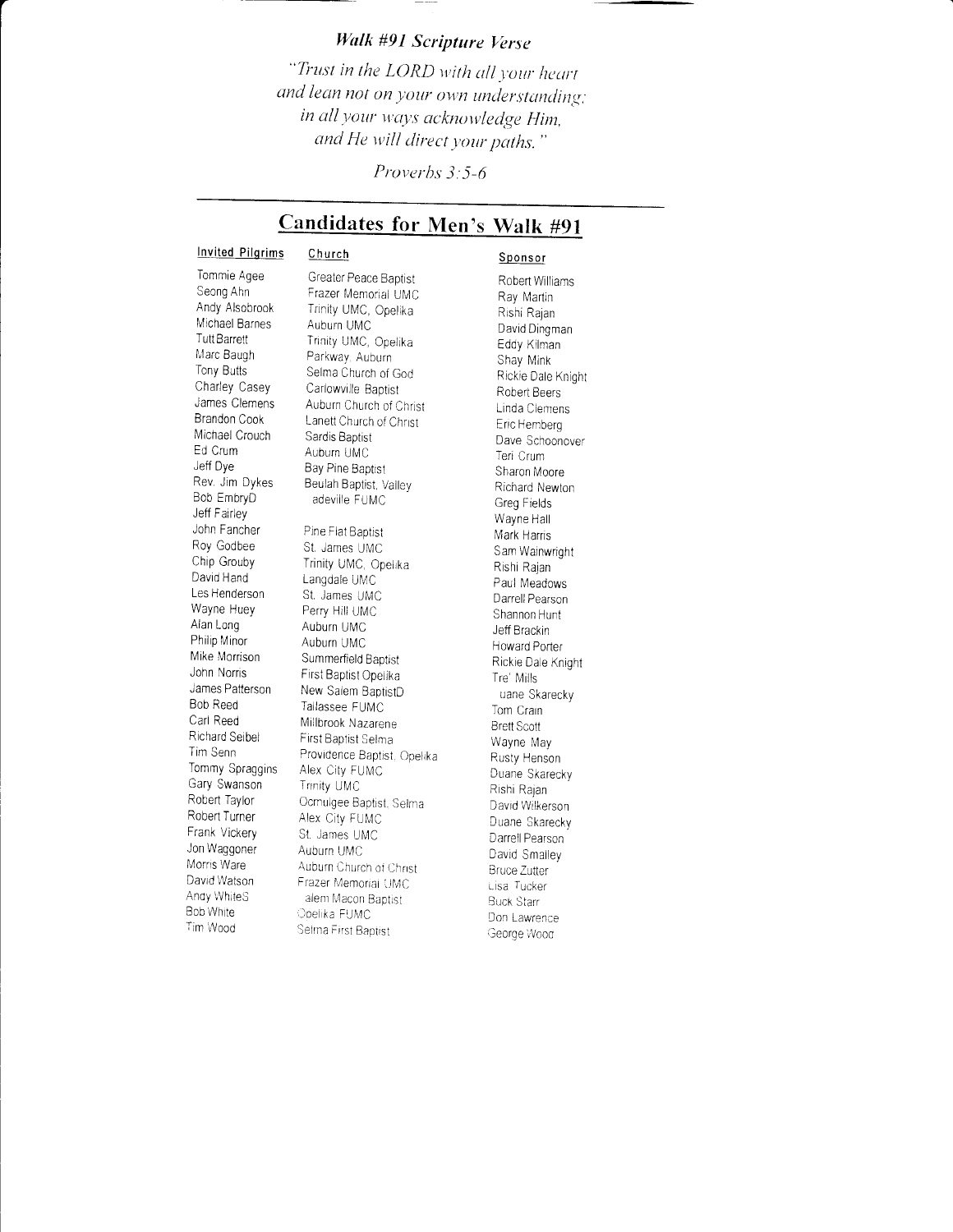# Central Alabama Emmaus Walk #91

- † Lay Director: Tre' Mills
- <sup>†</sup> Spiritual Director: Rev. Glen Pugh
- \* Asst. Spiritual Directors: Rev. Bud Brainerd, Rev. Tony Hughes, Rev. Eddie Kelsey, Rev. Greg Nobles
- † Asst. Lay Directors: Chris Hines, Steve Kopp, Charles Stover, Chad Wilbanks, † Table Leaders: Allen Brewer, Wayne Gauntt, Jack Moseley, Pat Starr,
- Frank Talbot, Dennis Teel, Jack Ziadeh
- † Asst. Table Leaders: Brett Basden, Ernie Carlson, Greg Fields, Randy Helms, Tom Hunt, Preston Masters, Rishi Rajan
- + Board Representative: Joe Eakes
- \* 72-Hour Prayer Vigil: Connie Parr
- <sup>†</sup> Agape: Chris Mills. Becky Brainerd, Mo Moseley
- † Bed Tags: Lori Schoonover
- <sup>†</sup> Book Covers: Howard Porter
- † Book Table: Lori Schoonover
- <sup>†</sup> Candlelight: Robert & Joy Beers, John Sherrer
- + Closing: Catherine & Mel Gilmer, Arlene Bailey
- + Entertainment: Todd & Stacey Deavor
- † Friday Night Party: Joyce Morrow
- <sup>†</sup> Greeters: Camille Morris, Sid Utsey, Fran Bruner
- † Logistics: Shelton Nichols, Dan Draper
- † Meal Prep: Bob Money
- † Meal Service: Rita Henson. Tim Broadwell, Carl Toodle
- † Media: Don Carson
- † Music: Asbel Arenas
- † Photography: Lamar Frazer
- † Refreshments: Randy Lovelady
- † Registration: Kathy Nichols, Jane Edwards
- † Serenade: Rubye Wilkerson, Cheri' Wright
- \* Speakers Prayer Chapel: Carol Mills, Faye Kelley, Roger Lien
- † Sponsor's Hour: Vicki Davis
- † Worship: Sybil Pemberton, Hope Butler, Arlene Bailey

# **Upcoming Team Meetings**

Walk #93 - Wayne Hall, LD

September 9 Lakeview Baptist Church, Auburn September 23 Aldersgate, Montgomery

Walk #94 - Beth Hughes, LD

October 21 & Nov. 4 Place t.b.a.

Team meetings start at 8:30 a.m. Please bring light refreshments to share and be prepared to make new friends as you fellowship with old ones!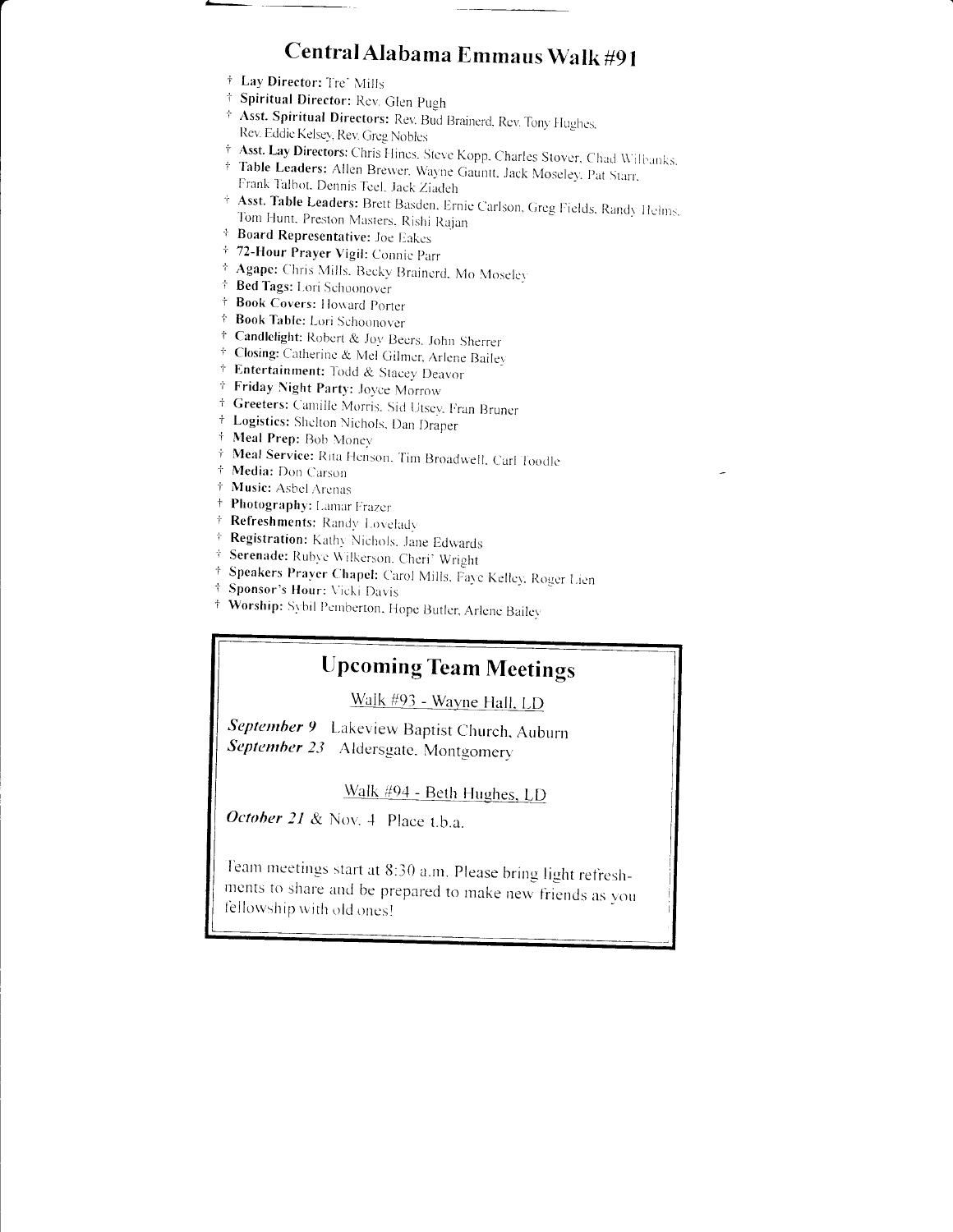## Walks #91 & #92 Schedule of Events

| Wednesday                        | 7 P.M. | Send Off    |
|----------------------------------|--------|-------------|
| Friday                           | 7 P.M. | Candlelight |
| Saturday                         | 7 A.M. | Serenade    |
| Saturday                         | 4 P.M. | Closing     |
| <b>AGAPE NEEDS: 72 EACH ITEM</b> |        |             |

# Central Alabama Emmaus Walk #92

- † Lay Director: Jennifer Chambliss
- † Spiritual Director: Steve Spining
- † Asst. Spiritual Directors: Bud Brainerd. Charles Cummings, Arnold Smith. CliffCobb
- † Asst. Lay Directors: Judy Lovelady, Kelly Aulner. Tracie Starr. Jackie Waters
- † Table Leaders: Patti Barnes, Linda Brewer, Melanie Fields, Aleta Fountain, Michelle Granberry, Karla Hines, Marion Woodman
- † Asst. Table Leaders: Sandra Many. Mo Moseley. Rene' Richard, Angie White, Wendy Rajan, Barbara Rosser, Fran Lyone
- † Board Representative: Christi Hall
- † 72-Hour Prayer Vigil: David Smalley, Todd Dowdle
- † Agape: Sue Pavelec, Linda Voitle
- † Bed Tags: Darlene Gill and her reunion group
- † Book Covers: Beth Kisor, Darlene Gill, Kelly Aulner
- † Book Table: Rebecca Baird, Shanda Foster
- † Candlelight: Chris Hines, Shae Mink Baugh
- † Entertainment: Becky Brainerd, Terri Sasser
- † Friday Night Dinner: Katie Basden, Sherri Woodham
- † Friday Night Party: Lynn Furlow. Christine Wellbaum
- + Greeters: Eric Canada, Keith Hamrick
- <sup>†</sup> Logistics: Mike Wells
- † Meal Prep:
- \* Meal Service: Vikki Davis
- † Media: Sharon Wilbanks
- # Music: Tim Chambliss, Debbie Smalley
- † Photography: Ken Marsh
- † Refreshments: Jennifer Jacks, Kathy Nichols
- † Registration: Leah Meadows, Mary Jane and Ford L., Pat Giddens
- † Serenade: Randy Lyons, Beth Kisor
- Speakers Prayer Chapel: Linda Tigney, Lorrie Johnson  $\dot{\tau}$
- Sponsor's Hour: Lynn Williams, Gail Hall
- Worship: Hope Butler, Arlene Baker

friend the Company of the Company of the Company of the Company of the Company of the Company of the Company of the Company of the Company of the Company of the Company of the Company of the Company of the Company of the C

### In Case Of Emergency

| <b>Camp Alamisco</b>             | 256-825-9482 |
|----------------------------------|--------------|
| <b>Tallapoosa County Sheriff</b> | 256-825-4264 |